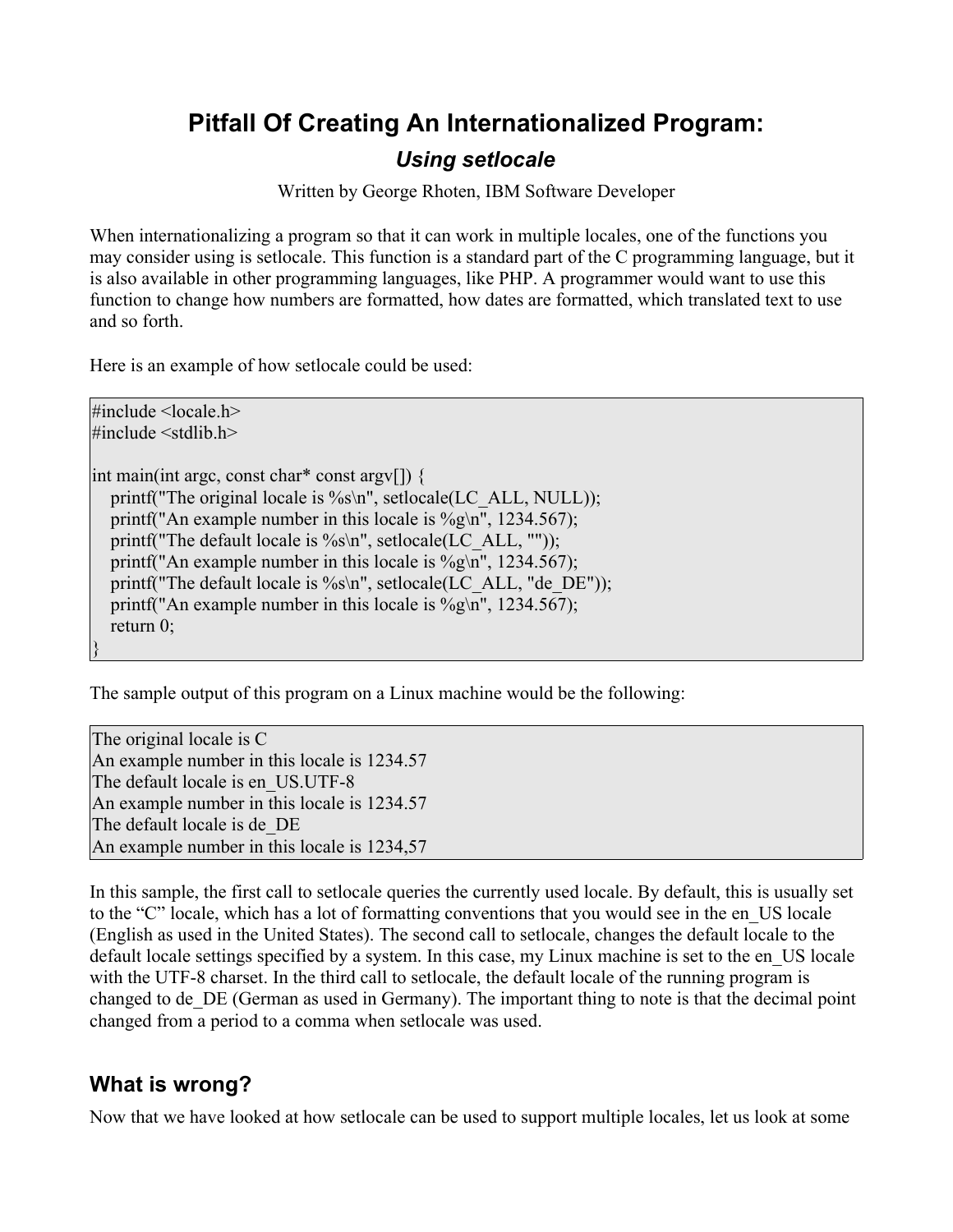of the problems with the function. If your single threaded program only needs to work on one operating system and only work under a single locale, there is no problem. Unfortunately, this would also mean that your application isn't portable, scalable or internationalized enough to work for your customers.

# **Portability**

If you read the definition of setlocale function

<http://www.opengroup.org/onlinepubs/009695399/functions/setlocale.html>, you will notice that the locale argument is implementation specific. While the format of the locale identifier is fairly uniform between platforms, the contents of the identifier frequently varies between platforms. Here are some examples of the locales that can be used with setlocale:

| Locale                         | <i>Windows</i>                                   | Linux       | <i>Solaris</i> |
|--------------------------------|--------------------------------------------------|-------------|----------------|
| Chinese (China)                | Chinese People's Republic of China.936 zh CN.gbk |             | zh CN.GBK      |
| Korean (South Korea)           | Korean Korea.949                                 | ko KR.euckr | ko KR.EUC      |
| <b>English (United States)</b> | English United States.1252                       | en US.UTF-8 | len US.UTF-8   |

The first example shows Chinese in China using the GBK codepage. All three platforms represent the same locale in the same codepage. The main difference is how the locale is identified. Linux and Solaris use almost the same identifier, but Windows uses a totally different locale identifier. There is no compatibility with the locale identification.

The second example shows Korean in South Korea. All three operating systems in this example use the EUC-KR codepage. Unfortunately, you will notice that Linux and Solaris use different locale identifiers to represent the same locale information. So the difference in locale identifiers is not just a POSIX versus Windows issue. Hard coding the locale for setlocale into your program is not really a portable solution.

The third example shows English in the United States. In the MSDN documentation from Microsoft, setlocale is documented to not to support UTF-8. If you look at many POSIX based operating systems, like Linux or Solaris, windows-1252 is not a supported codepage for this locale. So if you have translated your API or your user interface to use a specific codepage for a locale, you can not easily store or transfer text data between machines in a certain locales, and you can not expect the same bytes to be interpreted the exact same way without understanding that there is a codepage difference. Many programs get around this problem of different codepages supported an operating system by converting this data to Unicode before any interpretation and converting from Unicode when a non-Unicode capable API must be used. Java, ICU and the Microsoft .NET framework use a similar model where all strings use UTF-16.

### **Multithreading Issues**

Due to the rise in popularity of multithreaded applications, it is worth noting the scalability of using setlocale. While multithreading an application on single core CPUs would only increase the responsiveness of a program, multicore CPUs increase the performance of your program by executing your code in a truly parallel manner. Unfortunately, setlocale is designed to modify the default locale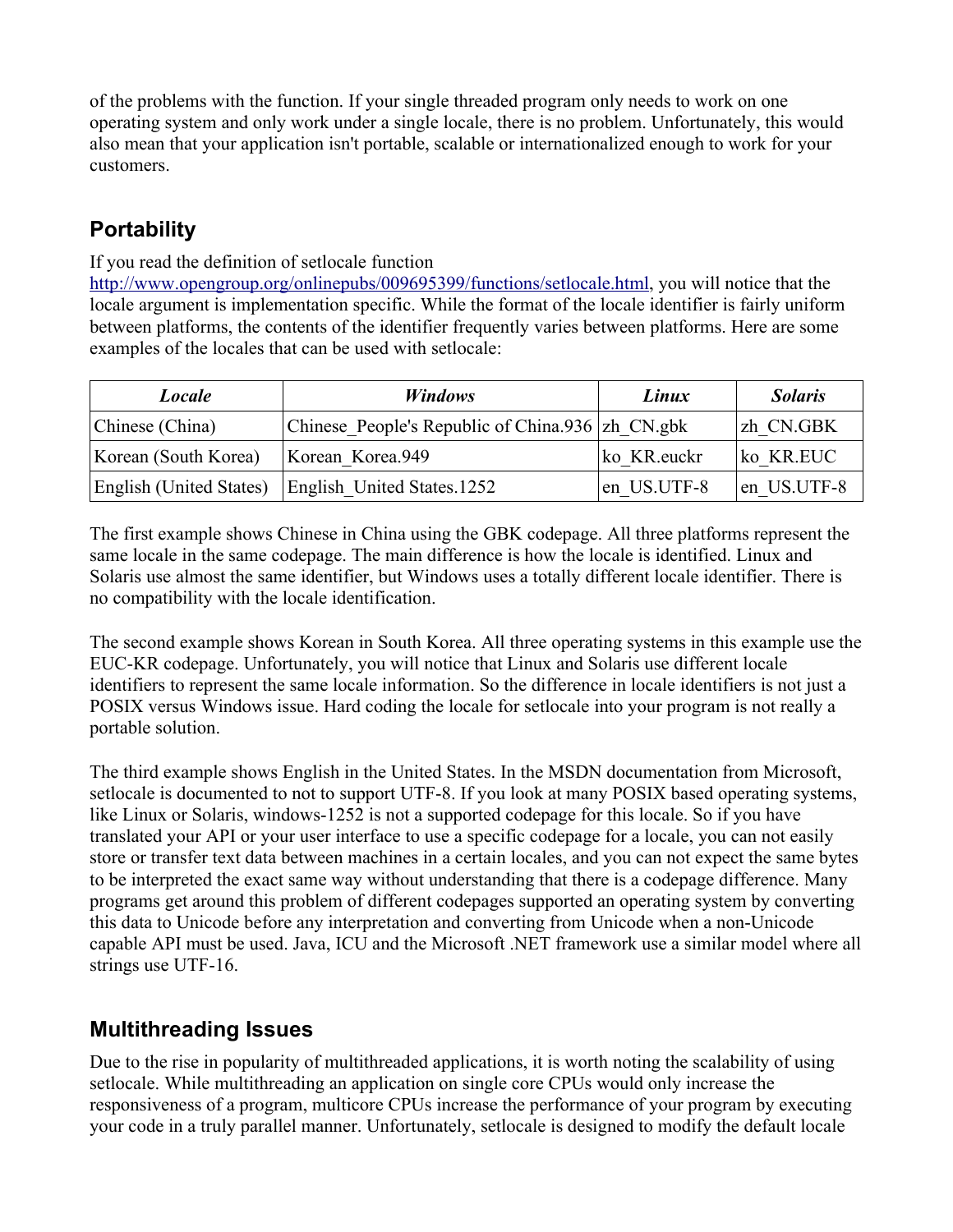of the process, not for the thread. There are some cases where this is undesirable.

If you want to format a number, normalize text via uppercasing or lowercasing, format a date, perform text resource lookup or some other localized operation, you can not perform these multilingual operations with a single global locale. The reason is that you can not modify the default locale by using setlocale unless you use a long mutex lock around all of these types of operations. The C functions to do these operations do not take a locale parameter, and they only take the locale value from setlocale. So the default locale can not change while doing these localized operations. The users of your program probably do not want to see results formatted in one locale, and then have the rest of the result formatted in a different locale. You might see this type of scenario in a client/server environment, where each localized client has work done in one or more threads on the server. You could have the localized work done in multiple processes instead of multiple threads, but threads are much lighter weight than processes and thus scale better in a server environment.

Here is a more visual example that demonstrates this scenario:



In this example, the web server must take data formatted for one locale and display it in a appropriate manner for a specific client. If this setup was a website running an on-line store, it would be best to have the prices and descriptions of the available products displayed differently for each locale. A German client in Germany would typically like to have the descriptions written in German with prices in Euros, and an English client in the United States would typically like to have the descriptions written in English with US dollar prices. Having the default locale format changed in the middle of formatting a product price would be very bad, which could cause the price to appear with the wrong currency symbol.

Not all web sites are setup in this multithreaded manner, but there are other types of applications where this model is frequently needed. A single thread may be formatting a view of some data for a specific locale. The ability to specify the locale for the current operation can be very helpful in these situations.

### **Alternatives to setlocale and Other C Based Formatting Functions**

There are a few alternatives to setlocale. You could rewrite your application into Java. Java allows each formatting operation to specify a specific locale. Microsoft's .NET framework has a similar ability. Unfortunately, completely rewriting an application into a different language or using .NET is